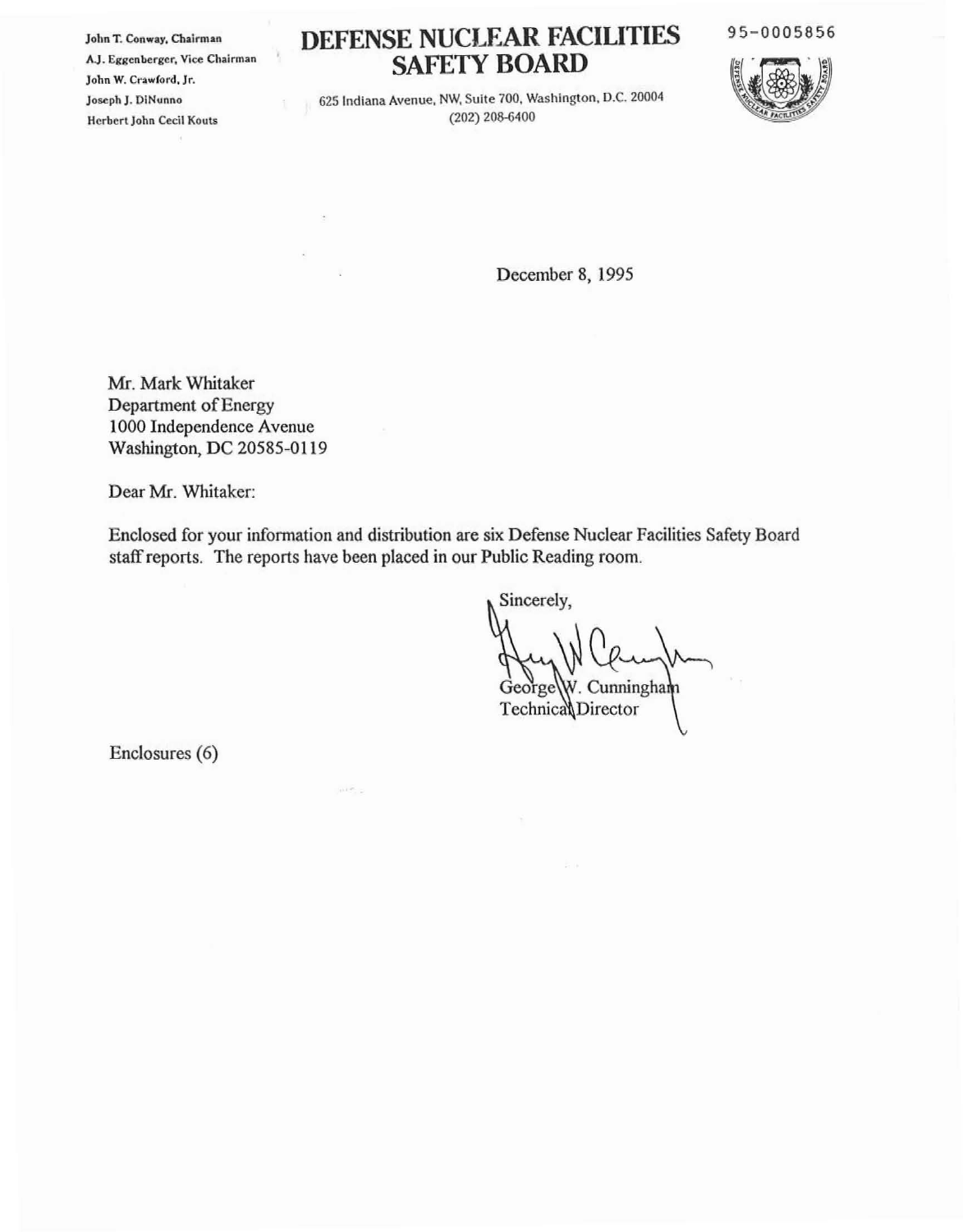## 95-0005862

## DEFENSE NUCLEAR FACILITIES SAFETY **BOARD**

June 7, 1995

| <b>MEMORANDUM FOR:</b> | G.W. Cunningham, Technical Director                                                                                                |
|------------------------|------------------------------------------------------------------------------------------------------------------------------------|
| <b>COPIES:</b>         | <b>Board Members</b>                                                                                                               |
| <b>FROM:</b>           | Donald J. Wille                                                                                                                    |
| <b>SUBJECT:</b>        | Savannah River Site - Review of the Safety Basis for the Defense<br>Waste Processing Facility (DWPF) - Trip Report (May 3-4, 1995) |

- 1. Purpose: This report documents a review of the status of the Upgraded Safety Basis for the Defense Waste Processing Facility (DWPF) at the Savannah River Site (SRS) by Defense Nuclear Facilities Safety Board (DNFSB) technical staff, Donald 1. Wille and Outside Expert John D. Stevenson on May 3-4, 1995.
- 2. Summary: The Upgraded Safety Basis for the DWPF uses a deterministic approach to define the design basis accidents (DBA) and provide a defense in depth with safety class systems to prevent or mitigate the accidents. The definition of the DBAs and the safety classification of the structures, systems, and components (SSC) resulted in selected ventilation, purge and support systems being upgraded to safety class, in addition to the vitrification building. This effort will be documented in a Safety Analysis Report (SAR) to be issued in July 1995. Review ofthe DBAs and safety classifications by the Board staff will be required to confirm the adequacy of the approach.

Where new safety class systems are being added to DWPF, the design will meet the requirements of the DOE Order 6430.1A, *General Design Criteria*, except for selected instances, such as single passive failures, i.e. ducts and piping. The SAR will demonstrate compliance of new and existing safety class systems with the requirements of 6430.1A, as implemented by DOE Standard 3009 (draft), with clearly identified and justified exemptions for DOE approval.

Where existing DWPF systems and components have been upgraded to safety class, a Blume shaped spectra normalized to 0.2g zero period ground acceleration has been used for evaluation of their seismic capability. An integrated program of system walkdowns, analyses and testing has been used to qualify these upgraded systems and components. The selection of the performance categories and the design basis earthquake, and the execution of this program, will need to be evaluated further by the Board staff as part of the review of the SAR.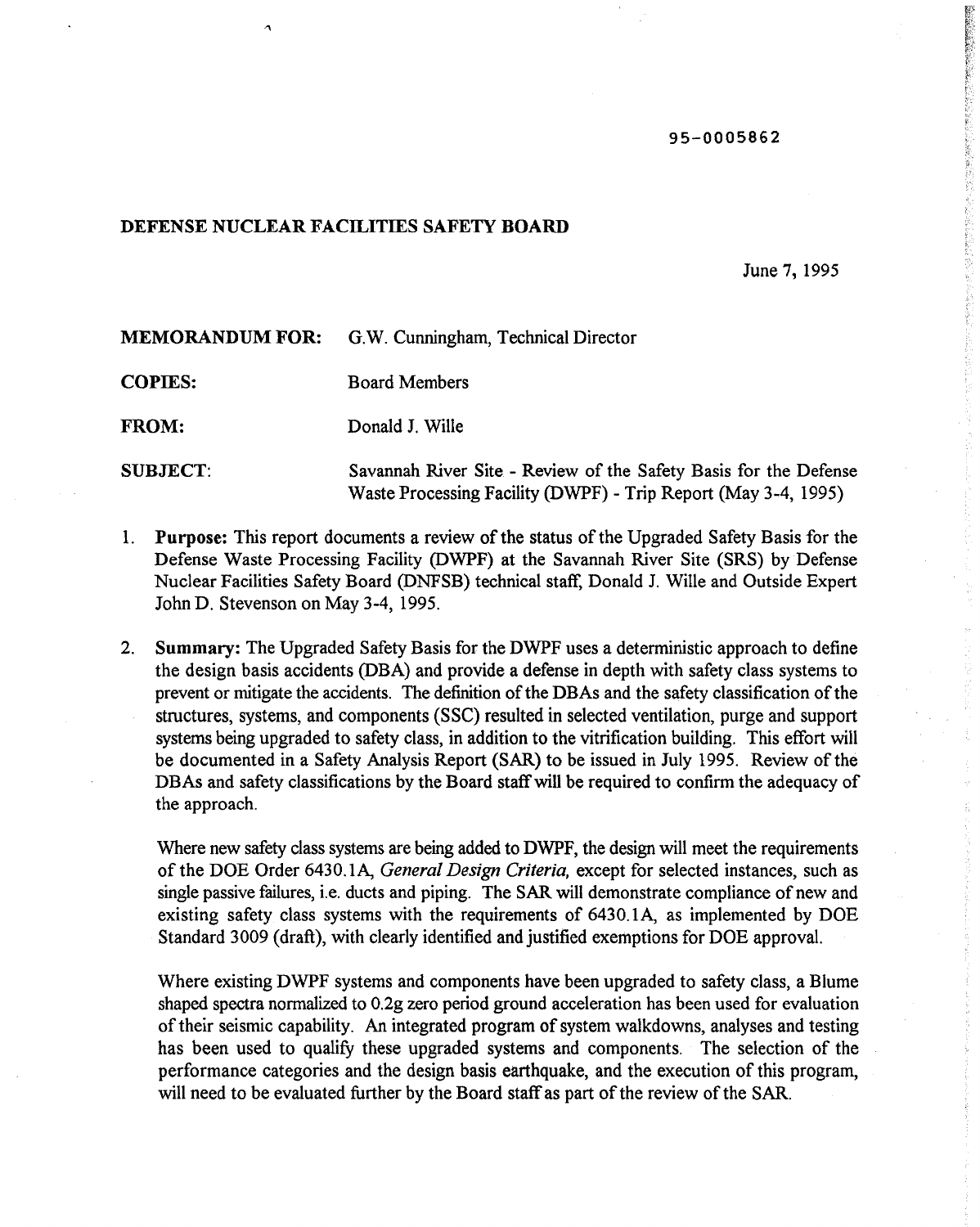Following a postulated earthquake, the Distributed Control System is presumed not available, and the monitoring and control of safety class systems will be performed by a local operator in the vitrification building. There is a concern by the Board staffthat personnel may not be able to perform the necessary functions given the conditions that may exist after an earthquake. Resolution of this item will require adequate demonstration that the necessary operator evolutions following DBAs can be performed at the appropriate locations.

3. Background: The DOE assessment of the DWPF in 1993-94 (Technical Report, SRS-DWPF-93-01, November 1994), and continuing Board and staff onsite facility evaluations and analyses, motivated the Westinghouse Savannah River Company (WSRC) to perform an Upgraded Safety Basis review ofDWPF. Prior to this review, there were no safety class items at DWPF, other than portions of the structure. This upgrade resulted in classification of selected ventilation, purge and supporting systems as safety class, and some systems associated with hazardous chemicals as safety significant. DWPF is currently in startup testing with readiness for radioactive operations expected by the end of 1995.

## 4. Discussion:

a. Upgraded Safety Basis Program: This program developed deterministic accidents to estimate unmitigated offsite doses and to determine those system functional requirements necessary to prevent or mitigate the effects of the accidents. As a result, portions of the Zone 1 ventilation system, vessel purge systems, effluent monitoring system, and electrical power were classified as safety class. Consideration of worker safety has resulted in some cold chemical tanks and inventories being classified as safety significant. The accident scenarios need further review by the Board staff, as the project has defined the DWPF as hazard category 2, the safety class SSC as performance category 3, and the safety significant SSC as performance category 2. The preliminary WSRC analysis indicates that the worst unmitigated DBA results in an approximate 40 Rem offsite dose with one exception.

The one exception is a postulated inter-area transfer line accident with a total projected unmitigated dose of about 600 Rem, resulting mostly from scenarios involving ground water and surface stream contamination and possible offsite exposure. A mitigation for this DBA might be a plan and identification of resources needed to intercept ground water and surface flow should this event actually occur. This situation is similar to the analysis of possible failure of tanks at the In-Tank Precipitation facility and other transfer lines at the SRS. A common site-wide approach to addressing these potential accidents at SRS is appropriate and necessary. The Upgraded Safety Basis Program will be documented in a SAR prepared by WSRC to the requirements ofDOE Order 5480.23, *Nuclear Safety Analysis Reports.* The Board staff will review the SAR when issued for acceptability of the defined DBAs and related accident analyses.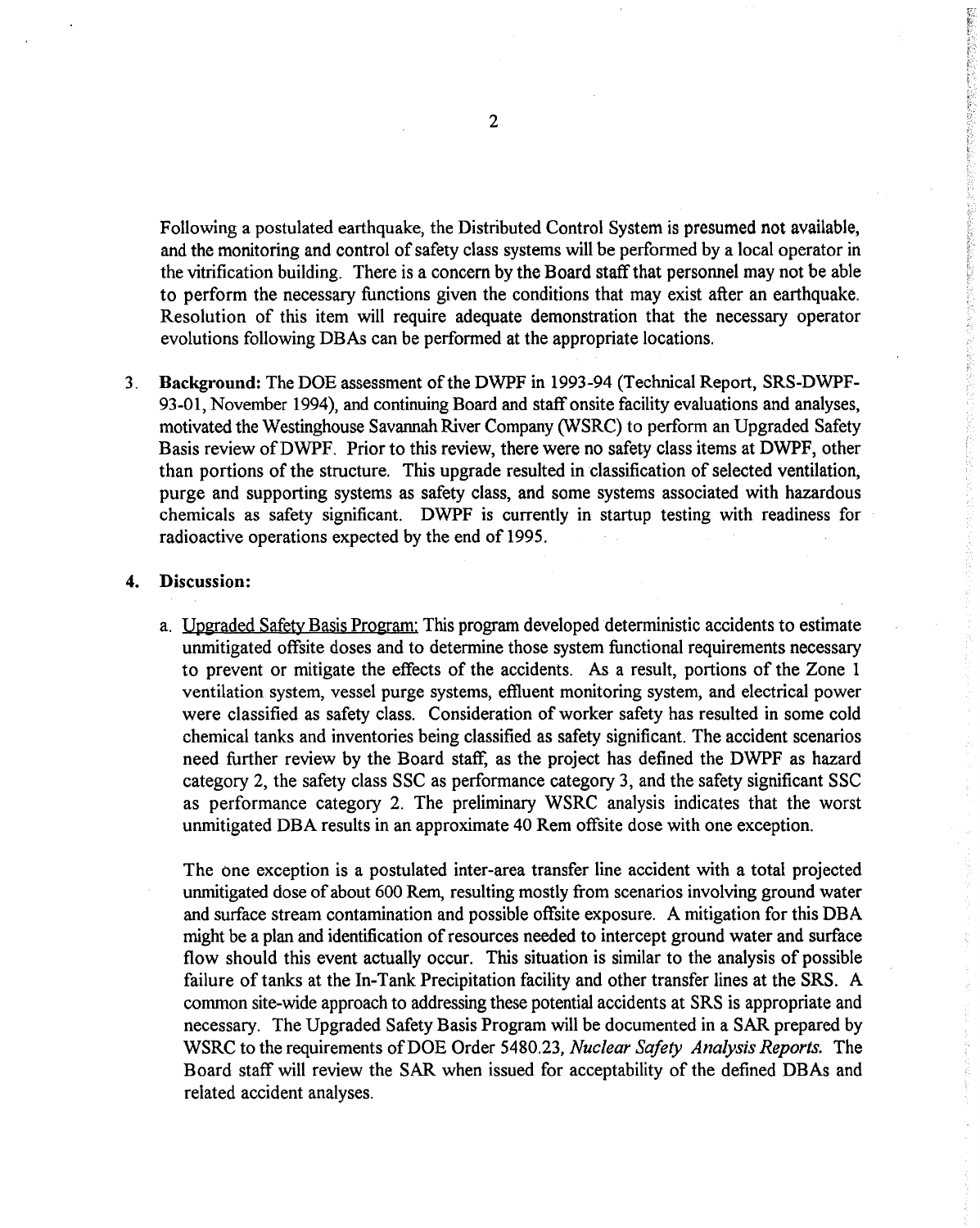b . Design Basis: The functional requirements for safety class and safety significant class systems have been identified, as well as the design bases for the components of those systems. For completeness, the summary of design basis prepared by the project should include the performance class and quality class for each component. The DWPF project has stated that the requirements ofDOE Order 6430.1A, *General Design Criteria,* apply to the new safety class systems being added to DWPF. The Board staff has previously indicated that the SAR should clearly identify how the requirements of 6430.IA are being met by the new and upgraded safety class systems. The DWPF project has stated that application of 6430.1A and other requirements will be described in Chapter 4 of the SAR. The Board staff will review the system classifications and design bases established for the facility SSCs.

The DWPF safety class SSCs have been evaluated for an earthquake and input based on a Blume shaped spectra normalized to 0.2g zero period ground acceleration. The DWPF facility was originally designed for a tornado loading (280 mph wind) similar to that applied to commercial nuclear power plants. Historically, tornado evaluation requirements for nuclear facilities have been set (typically in the 240-360 mph range) such that tornado loads can act as a surrogate for external explosions and a small airplane crash. A tornado loading of 137 mph and associated missiles, as now defined for the DWPF based on performance category 3 ofDOE Standard 1020, no longer serves that function. In addition, such events as a malevolent vehicle explosion and small airplane crash can no longer be defined strictly on the basis of accident statistics. These issues, and the selection of the design basis earthquake, will be considered during the review of the SAR by the Board staff.

The DWPF project is using a detailed procedure for dedication of commercial grade items when they are procured as a safety class component. A sample of these evaluations will be reviewed by the Board staffto assure that the components are properly qualified and that the procedure is adequate.

- c. Seismic Qualification' For existing systems and components that have been upgraded to safety class, the DWPF project has evaluated their seismic capability by using system walkdowns, analysis, and qualification testing. Review and discussion of this approach has identified the following items that require further evaluation by the Board staff:
	- (I) The DWPF project has used the following procedures to seismically qualify SSCs that may not have received necessary or sufficient independent validation in the form of a peer review or endorsement of a consensus standards group.
		- Procedure to Screen Safety Class Piping
		- Procedure to Qualify Tanks by Experience Data
		- Procedure to Screen Safety Class Ducts
		- Procedure to Perform 2 over I Evaluations

· 1990年第2回 1990年第2回